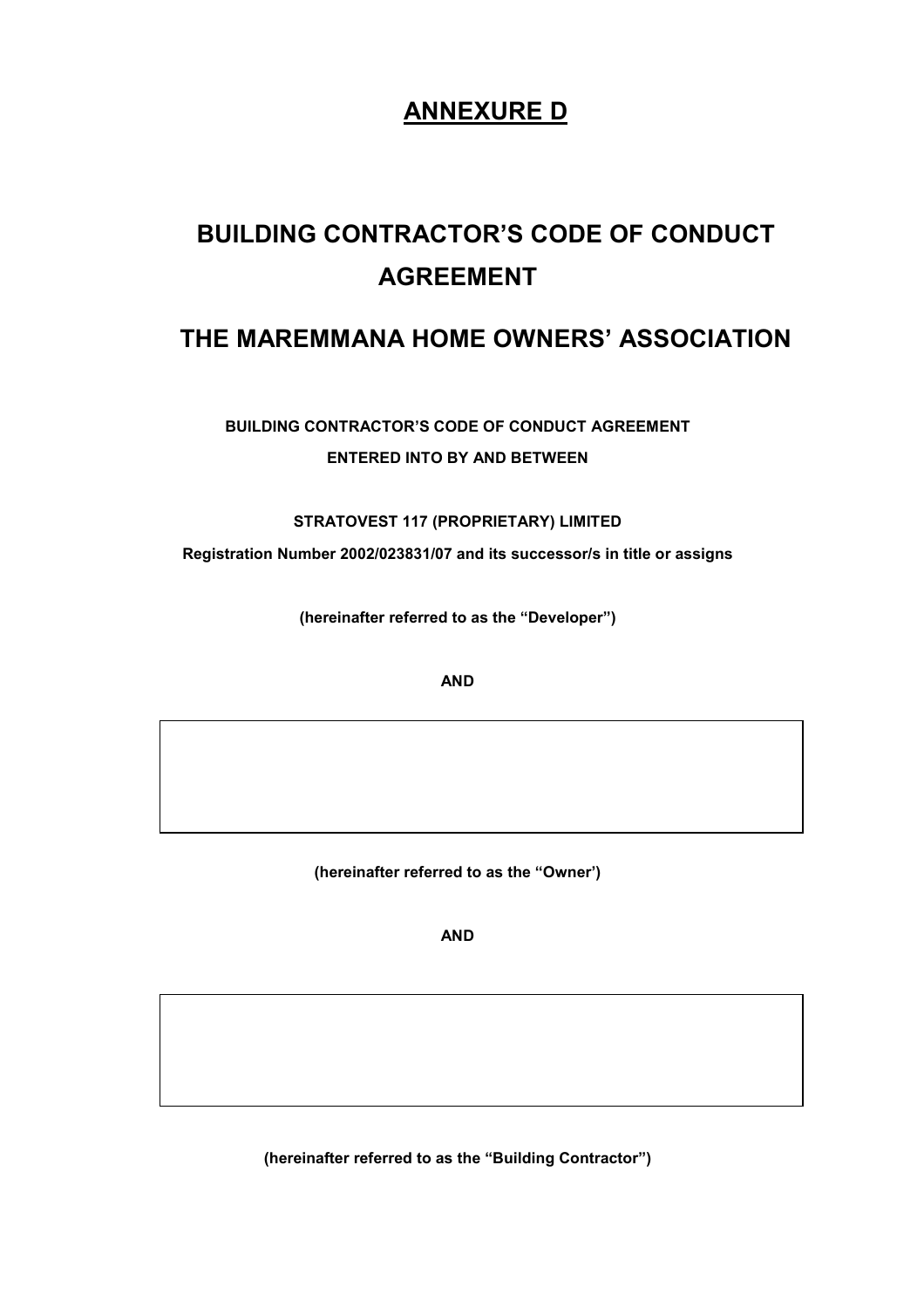#### 1. PREAMBLE

This agreement governs the conduct of building contractors and/or building activity in the Development and may be amended from time to time by the Trustees. The primary intention of this agreement is to ensure that all building activity is conducted with the minimum of inconvenience and disruption to residents. The Building Contractor's Agreement and Code of Conduct shall be binding on all Owners and Building Contactors in the Development. It shall be the responsibility of the Owner to ensure that his Building Contractor complies with this Agreement and with the relevant provisions of the Constitution, the Architectural & Urban Design Controls and the Conduct Rules.

#### 2. RECORDAL

- 2.1 The Owner desires to construct a dwelling and/or improvements on the portion.
- 2.2 The Owner has appointed the Building Contractor for the construction/erection of the dwelling and/or improvements.
- 2.3 The Developer and/or the Association wish to ensure that the construction/erection of the dwelling and improvements is undertaken so as to cause least possible damage to the infrastructure of the Development and that, where such damage occurs, provision is made for reinstatement, and also to ensure that such construction/erection is undertaken with due consideration to environmental and other factors so as not to cause any inconvenience to the other owners within the Development, and generally to ensure that such work is undertaken in an orderly and harmonious manner, all of which the Owner and Building Contractor confirm to be in the interests of the Association.
- 2.4 To attain the aforesaid objectives, the Owner and Building Contractor bind themselves jointly and severally in favour of the Developer and Association for the fulfilment of the obligations contained herein.

#### 3. DEFINITIONS AND INTERPRETATION

- 3.1 In this Agreement, unless the context otherwise indicates:
	- 3.1.1 Agreement means this Building Contractor's Code of Conduct Agreement.
	- 3.1.2 Architectural & Urban Design Controls means the Architectural & Urban Design Controls prepared for and applicable to the Development. Both the Owner and the Building Contractor by their signatures hereto, confirm receipt thereof and acknowledge being fully conversant with all provisions thereof.
	- 3.1.3 Association means the Maremmana Home Owners' Association.
	- 3.1.4 Association's Architect means an Architect as nominated and appointed by the Developer or the Trustees.
	- 3.1.5 Building Contractor means the Building Contractor and its employees and /or sub-contractors and for the purpose of any claim against the Building Contractor in terms hereof, will include liability for any act or omission by any employee of the Building Contractor and/or its sub-contractor and/or any person acting upon instructions of the Building Contractor in connection with the work to be undertaken by the Building Contractor, inclusive of persons effecting delivery of materials to the building site. It is the responsibility of the Building Contractor to inform the abovementioned "persons" of the contents and responsibilities in terms of this Agreement.
	- 3.1.6 Developer means Stratovest 117 (Proprietary) Limited Registration Number 2002/023831/07 and its successor/s in title or assigns.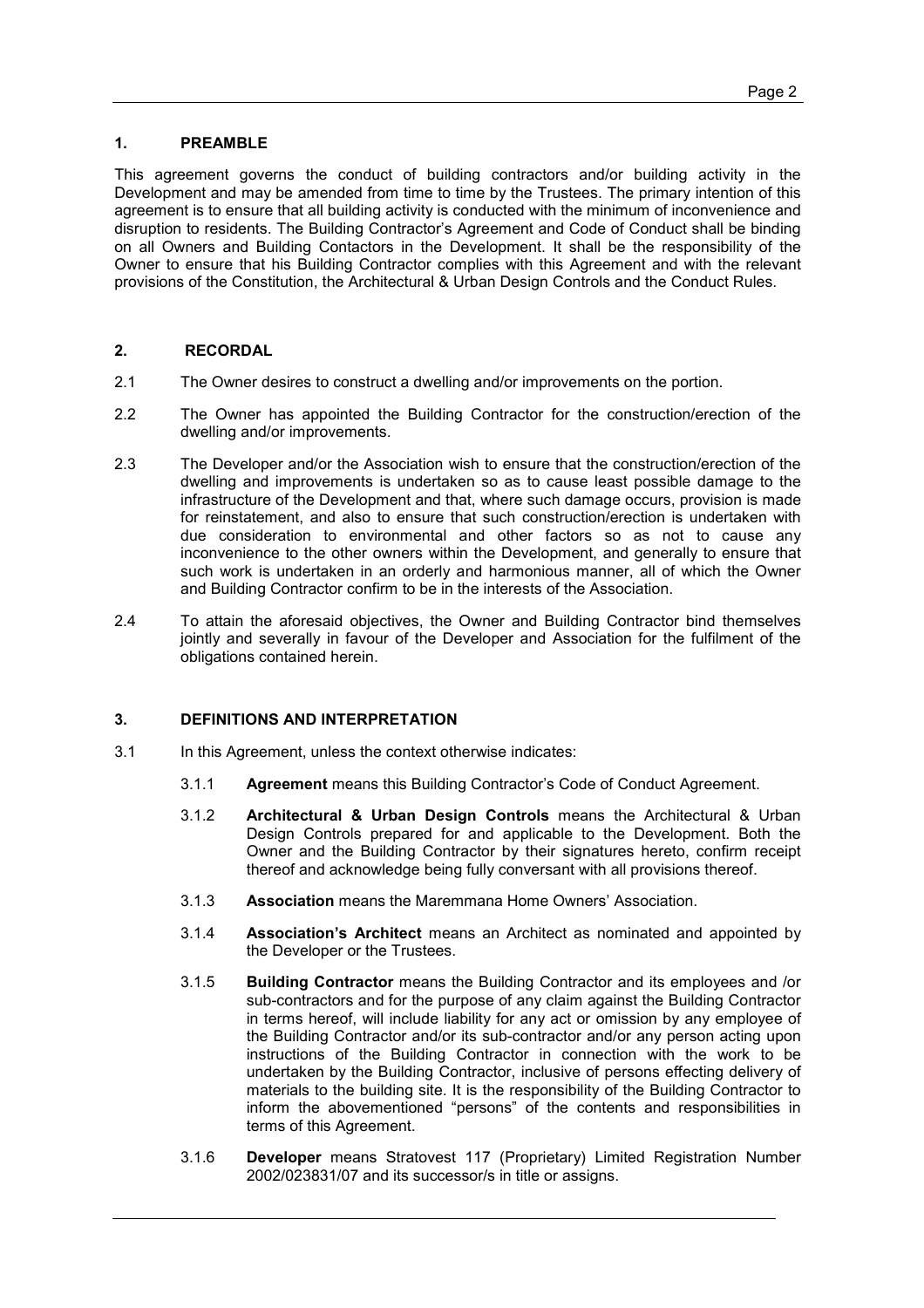- 3.1.7 Development means the entire development known as Maremmana.
- 3.1.8 Dwelling means a building or place of residence constructed in accordance with the Architectural & Urban Design Controls
- 3.1.9 Improvement means any building or structure of whatsoever nature constructed or erected on the portion.
- 3.1.10 Local authority means the Theewaterskloof Municipality and its successors in title.
- 3.1.11 Owner means the registered owner of the portion within the Development.
- 3.1.12 Managing agent means the managing agent appointed by the Developer or the Association from time to time.
- 3.1.13 Portion means the portion, upon which the Owner and the Building Contractor propose to construct a dwelling and improvements.
- 3.1.14 Trustee means the trustee committee of the Association.
- 3.1.15 Words and expressions used herein and in the Constitution of the Maremmana Home Owners Association shall have the meaning assigned to it in the Constitution.
- 3.1.16 Words importing the singular shall include the plural, and vice versa, and words importing the masculine gender shall include the feminine and neuter genders, and vice versa, and words importing persons shall include partnerships, trusts and bodies corporate, and vice versa.
- 3.2 The clause headings are for convenience and shall be disregarded in construing this Agreement.
- 3.3 When any number of days is prescribed in this Agreement, the same shall be reckoned exclusively of the first and inclusively of the last day unless the last day falls on a Saturday, Sunday or proclaimed public holiday in the Republic of South Africa, in which event the last day shall be the next succeeding day which is not a Saturday, Sunday or public holiday.
- 3.4 Where figures are referred to in words and in numerals, if there is any conflict between the two, the words shall prevail.
- 3.5 If any provision of this Agreement is in conflict or inconsistent with any Law, the invalidity of any such provision shall not affect the validity of the remainder of the provisions hereof.
- 3.6 If any provision in a definition in this Agreement is a substantive provision conferring rights or imposing obligations on any of the parties hereto then, notwithstanding that it is only in the definition clause of this Agreement, effect shall be given to it as if it were a substantive provision in the body of this Agreement.

#### 4. DAMAGE DEPOSIT

4.1 The Building Contractor shall, before commencing any work of whatsoever nature on the portion, pay to the managing agents of the Association an amount of R20 000,00 (TWENTY THOUSAND RAND), which will be invested in an interest bearing trust account for the benefit of the Association. The said deposit shall be used to defray expenses incurred in repairing damage of whatsoever nature that may be caused by the Building Contractor to the Development or any portion thereof. However any claim arising against the Building Contractor in respect of damages shall not be limited to the amount of the said deposit, but the Association shall be entitled to recover from the Building Contractor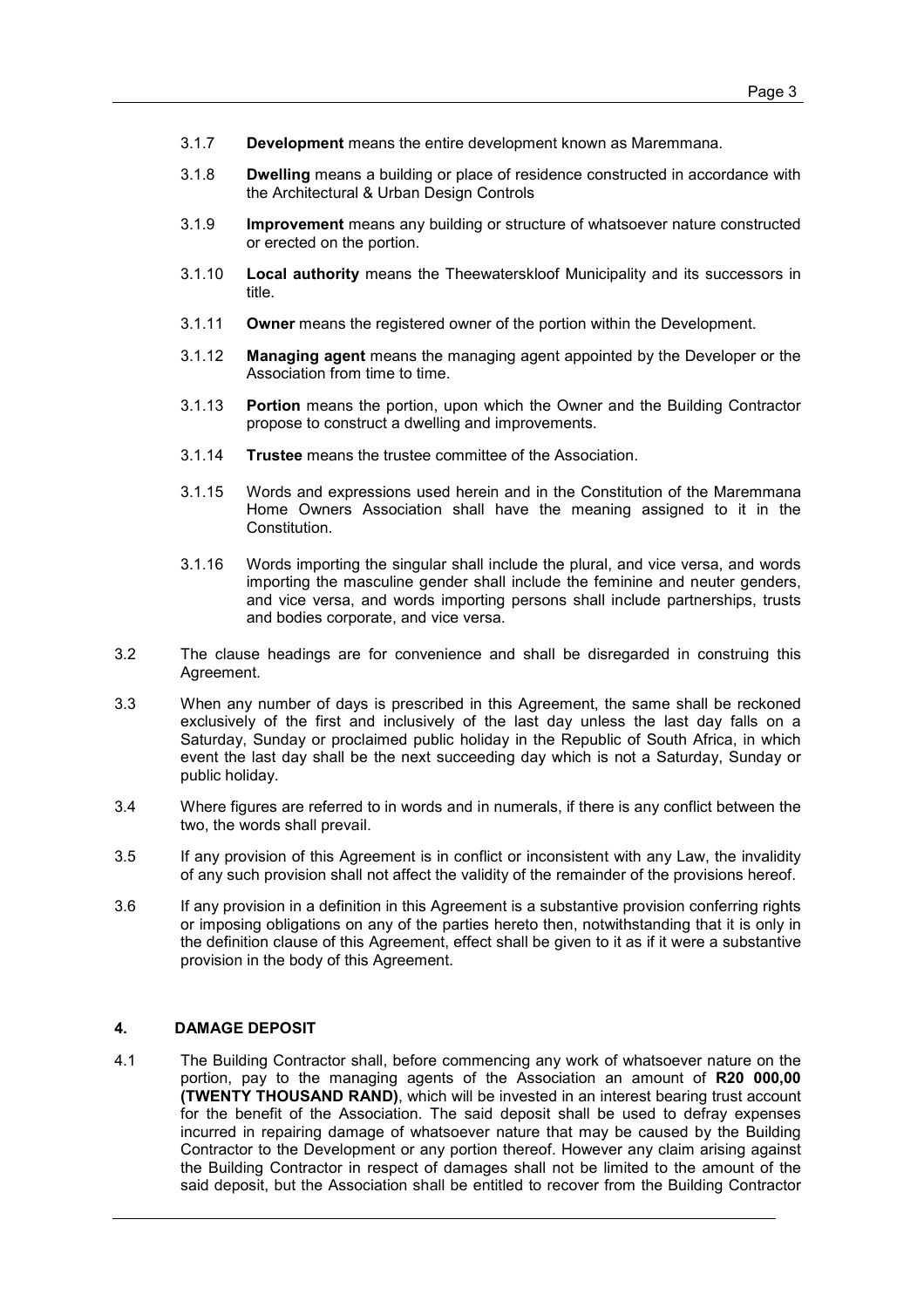and/or Owner, in addition to the deposit, the amount by which the reasonable costs of reinstatement resulting from such damage exceeds the said deposit. The Association shall quantify the cost of any damage attributable to the Building Contractor and the amount so determined shall be final and binding on the Building Contractor and/or the Owner.

- 4.2 The Association is irrevocably authorized and empowered to deduct the amount of any claim for which the Building Contractor and/or Owner is liable in terms of the aforegoing, by way of a deduction against the said deposit. The Building Contractor and/or the Owner shall remain liable to the Association for payment of the amount (if any) by which the claim exceeds the deposit.
- 4.3 Upon final completion (as defined in the Constitution) of all work by the Building Contractor on the portion, the Owner must, prior to occupation, apply for a final inspection, executed by the Association's Architect. Once a completion certificate is issued by the Association's Architect and provided there is no claim pending against the Building Contractor in terms of the aforegoing, the Building Contractor shall be entitled to a refund of the deposit mentioned in 4.1 above less the scrutiny fee of the Association's Architect.
- 4.4 If a claim is made against the Building Contractor pursuant to the provisions of this clause 4, the Association shall, in addition to the rights aforementioned, be entitled to recover from the Building Contractor and/or the Owner who shall be liable to the Association for payment of all the Association's legal costs incurred on the scale as between attorney and own client.

#### 5. ARCHITECTURAL & URBAN DESIGN CONTROLS

The Building Contractor undertakes that throughout the construction/erection of the dwelling and/or improvements he will not knowingly deviate from the provisions of the Architectural & Urban Design Controls as amended from time to time. Wherever the provisions of the Architectural & Urban Design Controls and/or this Agreement are contradictory and/or in conflict with the building contract concluded or to be concluded between the Owner and the Building Contractor for the construction/erection of the dwelling and/or improvements, then the provisions of the Architectural & Urban Design Controls and/or this Agreement (as the case may be) shall prevail.

#### 6. NO DEVIATION

The Owner and/or Building Contractor acknowledge that the Developer and/or Association will, from time to time and at all times relevant, be entitled to enforce compliance with the relevant provisions of the Constitution, the Architectural & Urban Design Controls and the Conduct Rules with regard to the construction/erection of the dwelling and/or improvements. The Building Contractor shall, in respect of the construction of the dwelling and/or improvements, at all times adhere to the approved plans and shall in no way deviate therefrom.

### 7. AVAILABILITY OF PLANS

Prior to and during construction/erection of the improvements, the Building Contractor shall ensure that a copy of the working drawings and plans in respect of the dwelling and/or improvements as approved in terms of the Architectural & Urban Design Controls is on site and available at all times to the Building Contractor's employees and sub-building contractors, as well as being available for inspection by the Developer/Trustees or nominee during all working hours.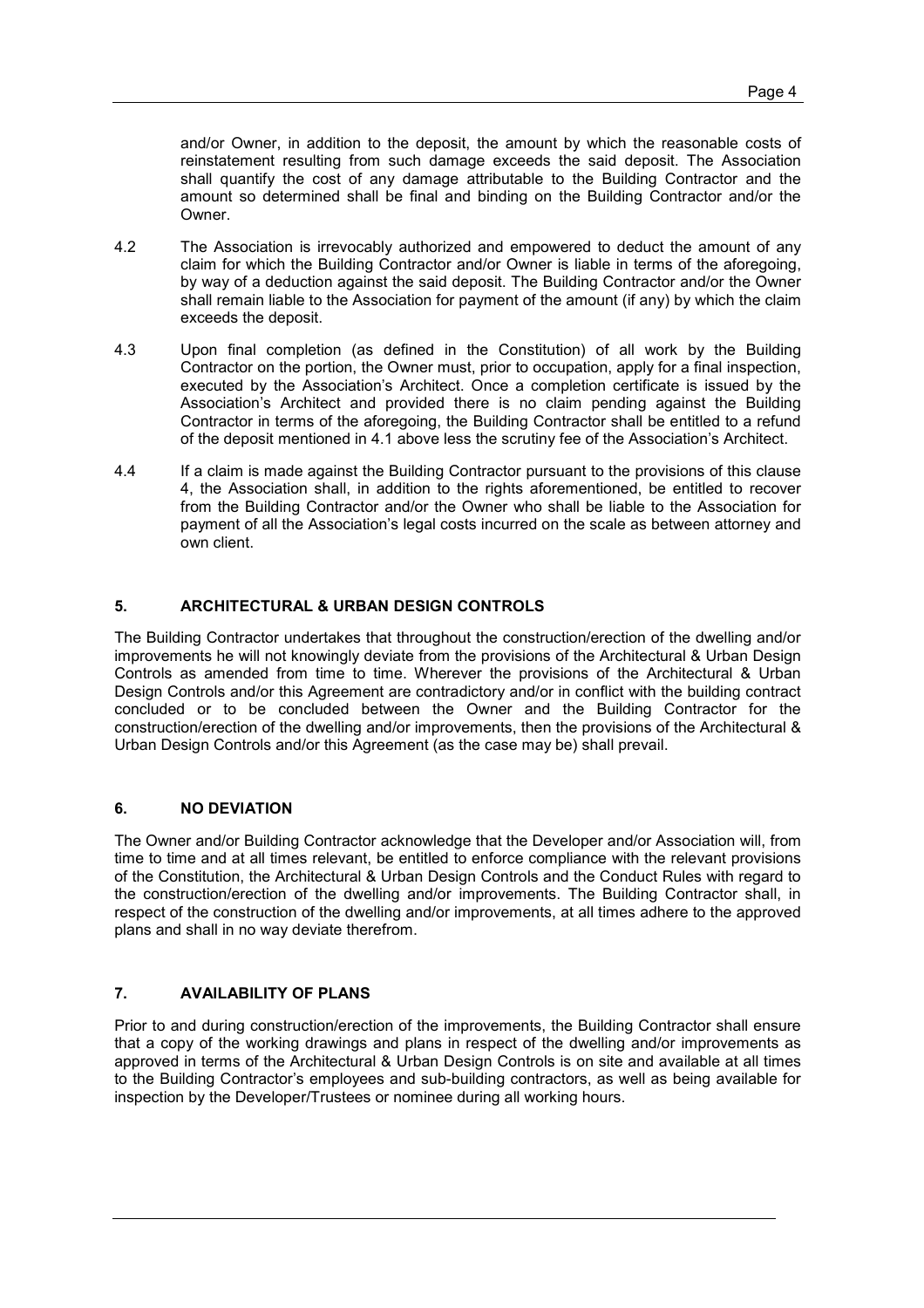#### 8. SITE PREPARATION

- 8.1 No construction may commence until the following provisions have been adhered to:
	- 8.1.1 The Building Contractor shall have paid the damage deposit to the managing agent referred to in clause 4 above.
	- 8.1.2 The Building Contractor shall ensure that the building site/portion is suitably screened off with a suitable shade netting screen or any other form of boarding according to the specifications of the Developer/Trustees or nominee.
	- 8.1.3 The Building Contractor shall install a water connection, water meter and tap on site in accordance with the specifications of the Developer/Trustees or nominee.
	- 8.1.4 The Building Contractor shall have provided a temporary electrical connection point, which must be approved by the appointed electrician for the Development.
	- 8.1.5 The Building Contractor shall have erected a builder's board in accordance with the specifications of the Developer/Trustees or nominee, displaying the name and telephone number of the Building Contractor and that of the Owner.
	- 8.1.6 The Building Contractor shall have provided suitable builders' toilet facilities in accordance with the specifications by the Developer/Trustees or nominee, which must be kept and maintained in a clean and hygienic condition.
	- 8.1.7 The Building Contractor shall have constructed a temporary building shed or storage shed in accordance with the specifications of the Developer/Trustees or nominee.

#### 9. ACCESS CONTROL

- 9.1 All Building Contractors must obtain an access permit from the Association, which will be issued by the managing agent.
- 9.2 The Developer/Trustees shall at any time be entitled to impose controls with regard to access to the Development and to introduce such security measures as it considers to be necessary as a result of which the Developer/Trustees or nominee shall be entitled to deny access to the Development to the Building Contractor, its employees or subcontractors, should the Developer/Trustees or nominee consider the said persons to be in breach of such controls or security measures, in which event the Owner shall have no claim against the Developer and/or the Association arising therefrom. The Developer/Trustees is required to give notice to the Building Contractor of any access control measures implemented.
- 9.3 Where it is necessary to gain access across any paved roadway in the Development, or to travel on any portion of a paved roadway in the Development, vehicles are restricted to 6 (six) cubic meters capacity and no articulated vehicles are allowed, with the exception of roof truss and furniture removal vehicles.
- 9.4 Employees of the Building Contractor may enter or leave the Development by vehicle only and workers on foot will not be permitted entry to the Development. Employees of the Building Contractor must be transported by vehicle to the relevant sites and will not be allowed to walk from one area to another. It is the responsibility of the Building Contractor to ensure that no unauthorised person is present on the portion while building works are being effected.

#### 10. TRAFFIC CONTROLS

10.1 Only licensed drivers are permitted to drive vehicles on the Development.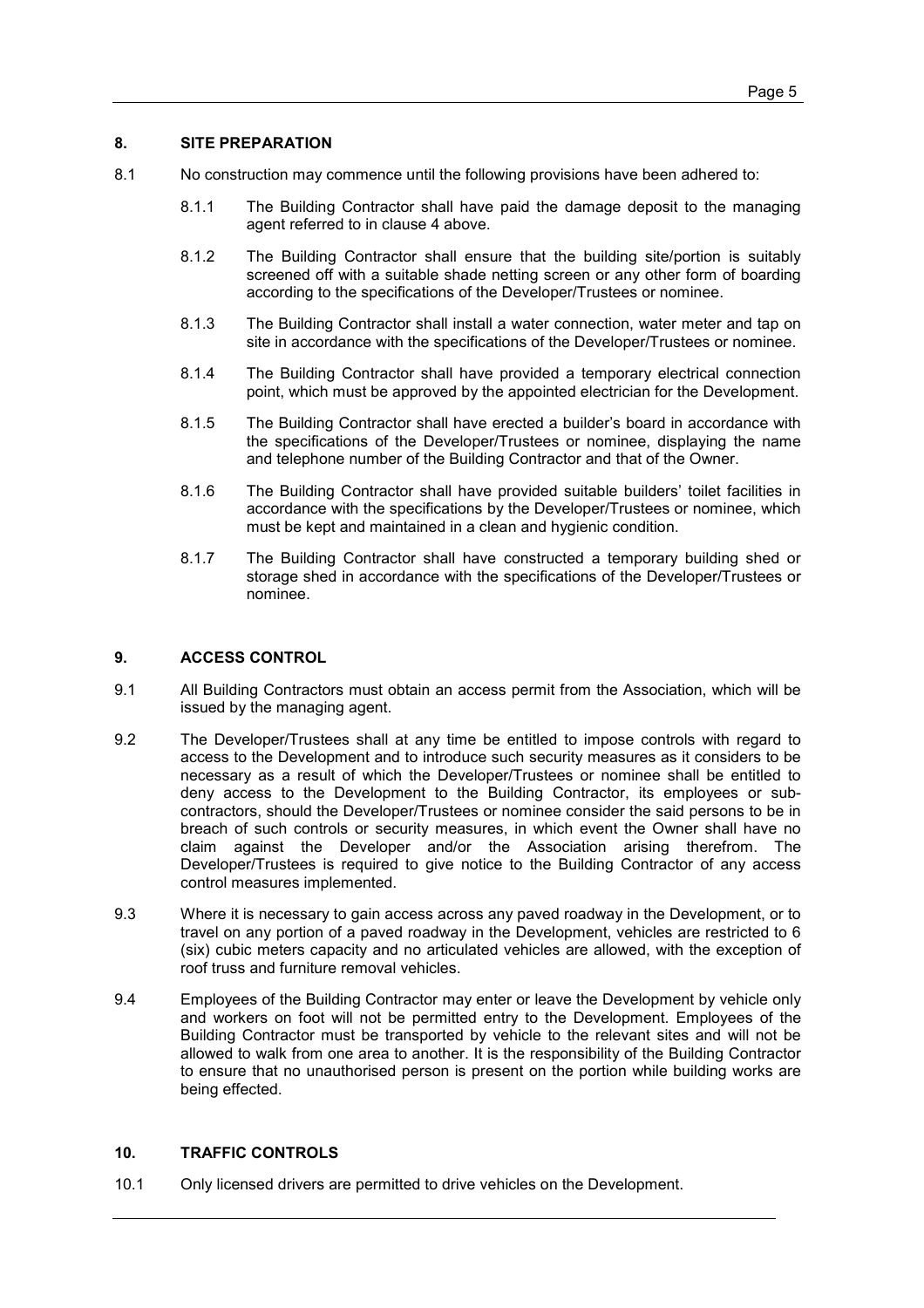- 10.2 For security and safety reasons the speed limit on the Development for all Building Contractors' vehicles is 30 kilometres per hour.
- 10.3 No Building Contractors, sub-contractors, employee and/or delivery vehicles entering the Development will be allowed to be overloaded with personnel or material. No personnel will be allowed to hang on to any moving vehicle or other equipment.
- 10.4 The Building Contractor is responsible for all his employees, sub-contractors and delivery vehicles to ensure adherence to this Agreement.

#### 11. ROADS AND ROAD VERGES

- 11.1 Building Contractors shall ensure that the road in front of their building site is at all times swept clean. This minimizes damage and ensures longevity of the road surface.
- 11.2 Building Contractors shall ensure that the kerbs and paved verges in front of their building sites are adequately protected from damage by the building operations.

#### 12. DELIVERIES

- 12.1 All delivery vehicles shall leave the Development immediately once the delivery is complete.
- 12.2 Deliveries shall be affected only during the hours recorded in clause 14.2, and not on Saturdays.
- 12.3 Vehicles carrying abnormally large or heavy loads may be denied access to certain parts of the Development. Similarly, abnormally long or articulated vehicles will not be permitted entry for practical reasons. Suitable advance arrangements must be made with suppliers in this regard.
- 12.4 Owners and/or Building Contractors will be liable for damage done by any vehicle associated with activity on their site and recovery of any related costs from owners or drivers of those vehicles will be the responsibility of Owners and Building Contractors.
- 12.5 Where materials are off-loaded by a supplier and encroach onto the verges or road, these materials must be moved immediately onto the portion by the Building Contractor. No material must be allowed to remain on the verges or road and it is the Building Contractor's responsibility to clean the verges and road of all such materials. The same applies to sand or rubble washed or moved onto the verges or road during building operations.
- 12.6 Any diesel and/or oil spillage caused by any construction or delivery vehicle on any paved roadway or sidewalk shall immediately be cleaned by the relevant Building Contractor and/or Owner.
- 12.7 The mixing of building materials must occur within the confines of the portion. If any spillage of building material occurs on any paved roadway or sidewalk in the Development, the Building Contractor and/or Owner is responsible for ensuring that such spillage is immediately cleaned.
- 12.8 The delivery of concrete has the potential of causing the most damage to the road surfacing and vegetation and the following provisions must be adhered to with regard to concrete deliveries:
	- 12.8.1 Building Contractors must ensure that suppliers of concrete are informed of the exact address where a delivery has to be made.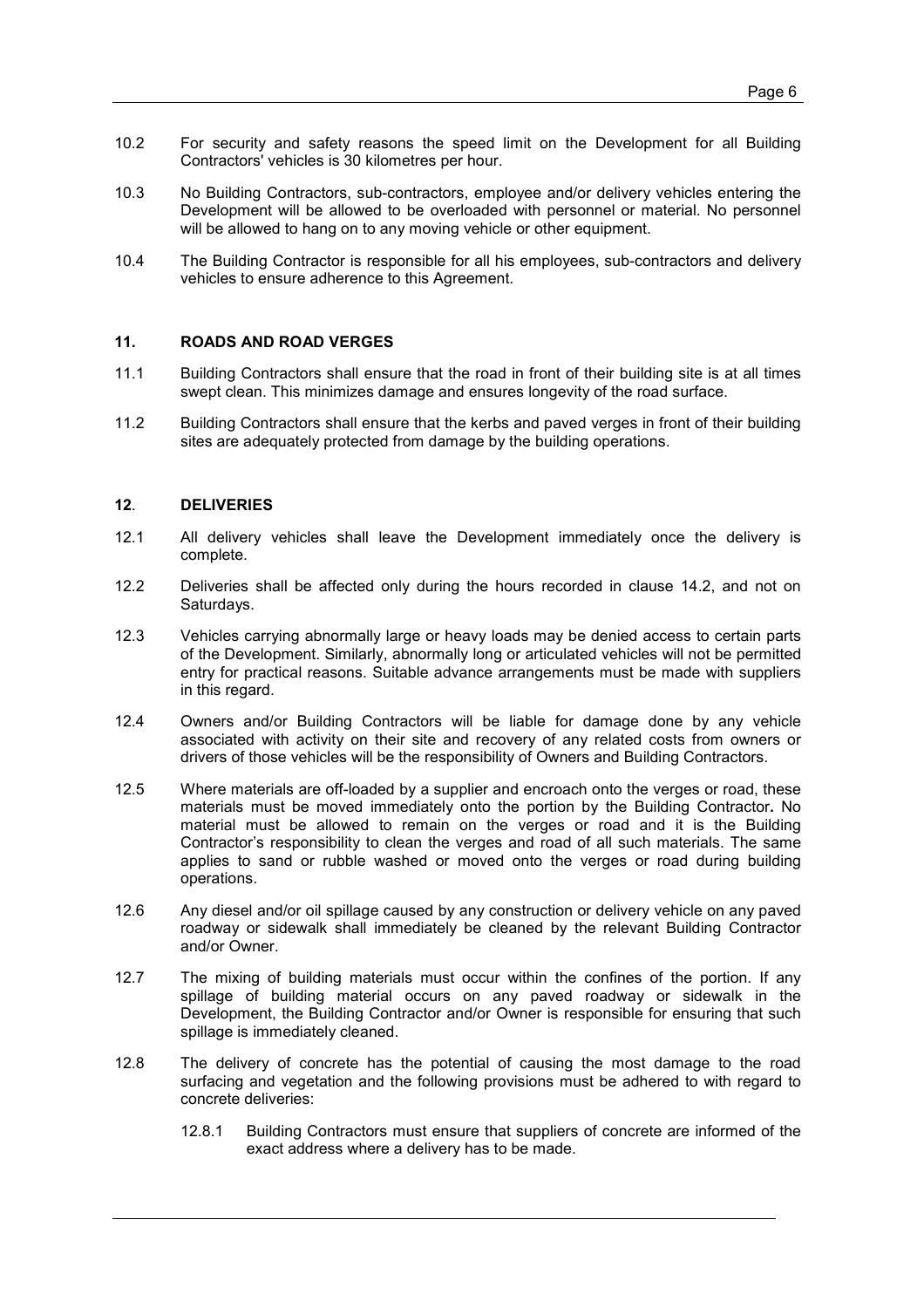12.8.2 The washing off of concrete delivery vehicles must take place within the confines of the building site and spillage and runoff contained within this site. Under no circumstances may concrete be spilt onto the road surface and the Building Contractor will be held responsible for the repair to the road if it occurs.

#### 13. CONTROL OF LABOUR

- 13.1 Throughout the construction/erection of the dwelling and/or improvements, the Building Contractor is responsible for the discipline, control and good behaviour of his employees and/or sub-building contractors and is responsible for any damage caused to any part of the Development by any supplier of materials or any other person instructed by or employed by the Building Contractor and/or sub-building contractors in respect of the work undertaken on the portion.
- 13.2 Should the Association be dissatisfied with the conduct of any Building Contractor, subcontractor or supplier, the Association may rectify as deemed necessary and/or suspend building activity until such undesirable conduct is rectified.
- 13.3 Building Contractors and/or Owners shall be responsible for any damage caused by them or their agents on the Development including, without affecting the generality hereof, damage to kerbs, verges, plants on the sidewalks, common areas, and private property.
- 13.4 If, when the construction/erection of the dwelling and/or improvements occurs, there are existing dwellings on adjacent immovable properties the Building Contractor shall make every endeavour to respect the privacy of the residents of such dwellings and generally to cause least inconvenience to such persons.
- 13.5 Noise must be kept to a minimum and where objections are lodged by nearby residents due to excessive noise, the Association will take appropriate action.
- 13.6 No Building Contractor, sub-contractor or employee shall be permitted on the portion outside the permitted building activity hours.
- 13.7 Building Contractors are responsible to ensure that sub-contractors, employees are confined to the portion during building activity hours.
- 13.8 Any person found disturbing, harming or destroying any animal, reptile or bird, or setting any traps or snares will be summarily evicted from the Development and may be prosecuted in terms of Wildlife Protection Legislation.
- 13.9 Vehicles are confined to the specific portion where contractors are at work. Where no parking space is available vehicles will be parked in such a way that it does not cause any obstacle to other road users.

#### 14. BUILDING HOURS

- 14.1 No building activity shall be undertaken on Sundays or public holidays.
- 14.2 Building activity on the portion shall be confined to Saturdays and weekdays and only between the hours of:
	- 14.2.1 07h00 and 18h00 on Weekdays, and
	- 14.2.2 08h00 and 14h00 on Saturdays.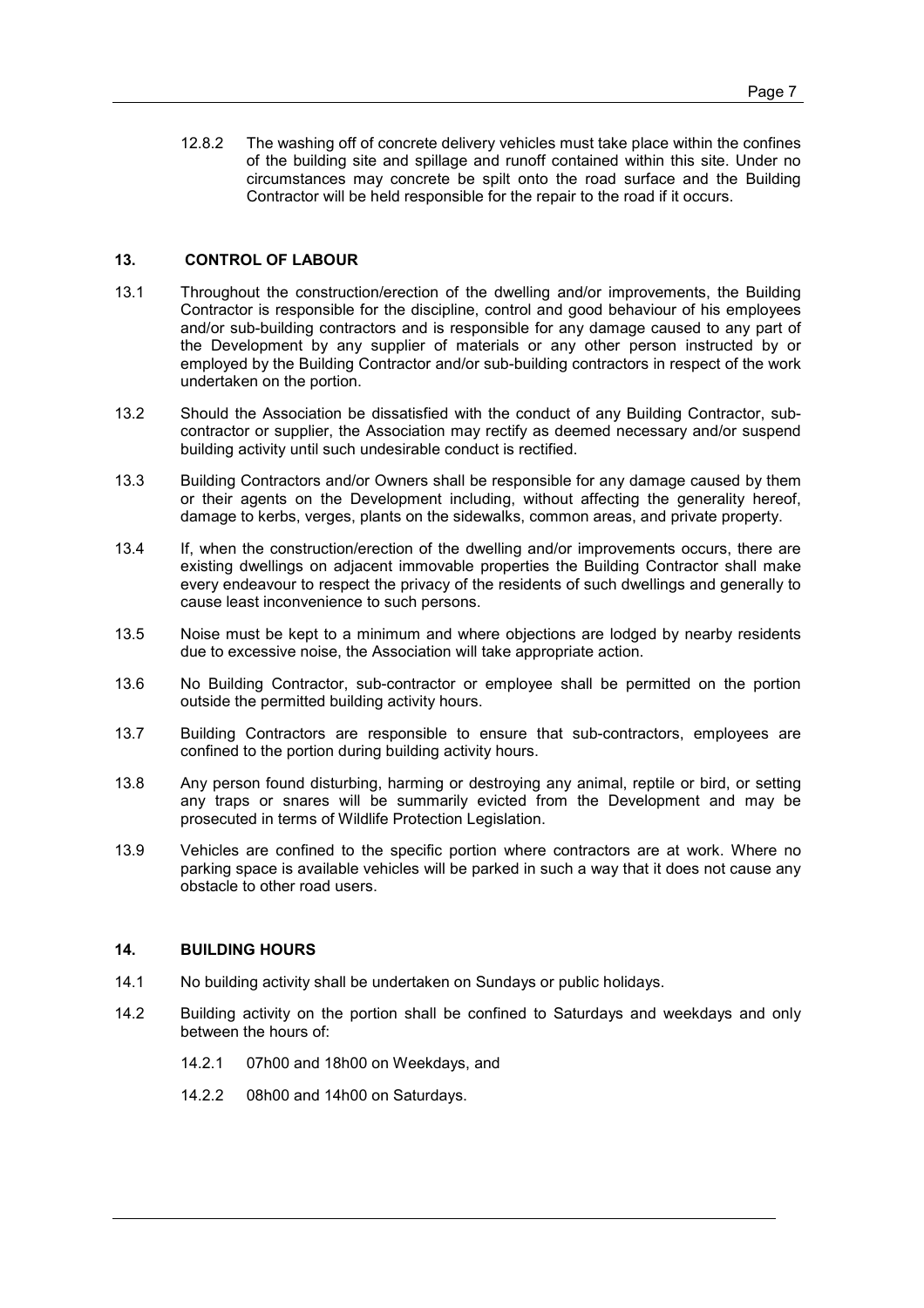#### 15. BUILDING ACTIVITIES

- 15.1 Excavation for foundations and/or walls adjoining paved roadways and/or sidewalks must be undertaken with caution and, in particular, the paved roadway/sidewalk must be protected and supported during excavations. Any damage caused to the paved roadway/sidewalk must be made good by the Building Contractor immediately once the damage becomes evident.
- 15.2 All refuse and litter including cement bags and plastic bags must be collected daily and placed in bags and removed from the Development regularly or placed in waste bins/containers securely covered when site is vacated. These bins/containers are to be supplied by the Building Contractor at the Building Contractor's cost. The bins/containers must be emptied and the contents removed from the Development at appropriate intervals, but in any event, not less than once a week. The burning of rubbish and fires generally is not permitted under any circumstances.
- 15.3 The Building Contractor shall ensure that all building rubble is accumulated in a suitable pre-designated area within the boundaries of the portion and must be removed on a weekly basis or as otherwise required by the Developer/Trustees or nominee.
- 15.4 Excavation of foundation soil may only be dumped within the Development, in an area, which specifically was allocated for this purpose by the Developer/Trustees or nominee.
- 15.5 The Building Contractor shall generally ensure that the portion is at all times kept neat and free of litter or other unsightly waste.
- 15.6 If the Building Contractor fails to keep the portion in an acceptably tidy state or fails to have the rubble removed, then the Developer and/or the Trustees shall, without prejudice to its other rights, have the right to clean the site and/or remove the rubble the costs whereof shall be for the account of the Building Contractor.
- 15.7 Under no circumstances will the dumping of any building material or rubble be permitted on any portion of the Development or any surrounding area and the Building Contractor is required to make his own arrangements for disposing of materials at a spoil site off the Development.
- 15.8 Throughout the construction/erection of the dwelling and/or improvements effective dust control measures must be implemented by the Building Contractor.
- 15.9 All activities relating to the construction must be confined to within the portion boundary where construction is taking place and shall not encroach onto adjacent sites. This relates to location of staff, placing of storage bins etc.
- 15.10 A suitable fence must be erected on all the site boundaries other than the road boundary before building activities commence.
- 15.11 The Building Contractor must keep the appearance of his building site neat and tidy at all times. Litter must be removed from the site on a daily basis. No litter may be stored or mixed in amongst building rubble. Should the Building Contractor not comply with the removal of building rubble, the rubble will be removed by an outside contractor and the costs thereof claimed from the Building Contractor. The Building Contractor will be denied access to the Development until such costs have been paid in full.
- 15.12 Washing of vehicles and equipment will not be allowed on the Development and must be carried out elsewhere.
- 15.13 No fires will be allowed on any part of the Development. Fire extinguishers are required to be on the portion/site at all times.
- 15.14 If a store is placed on site it must be acceptable, adequate and secure, properly tied down and placed on the portion according to the specifications of the Developer/Trustees.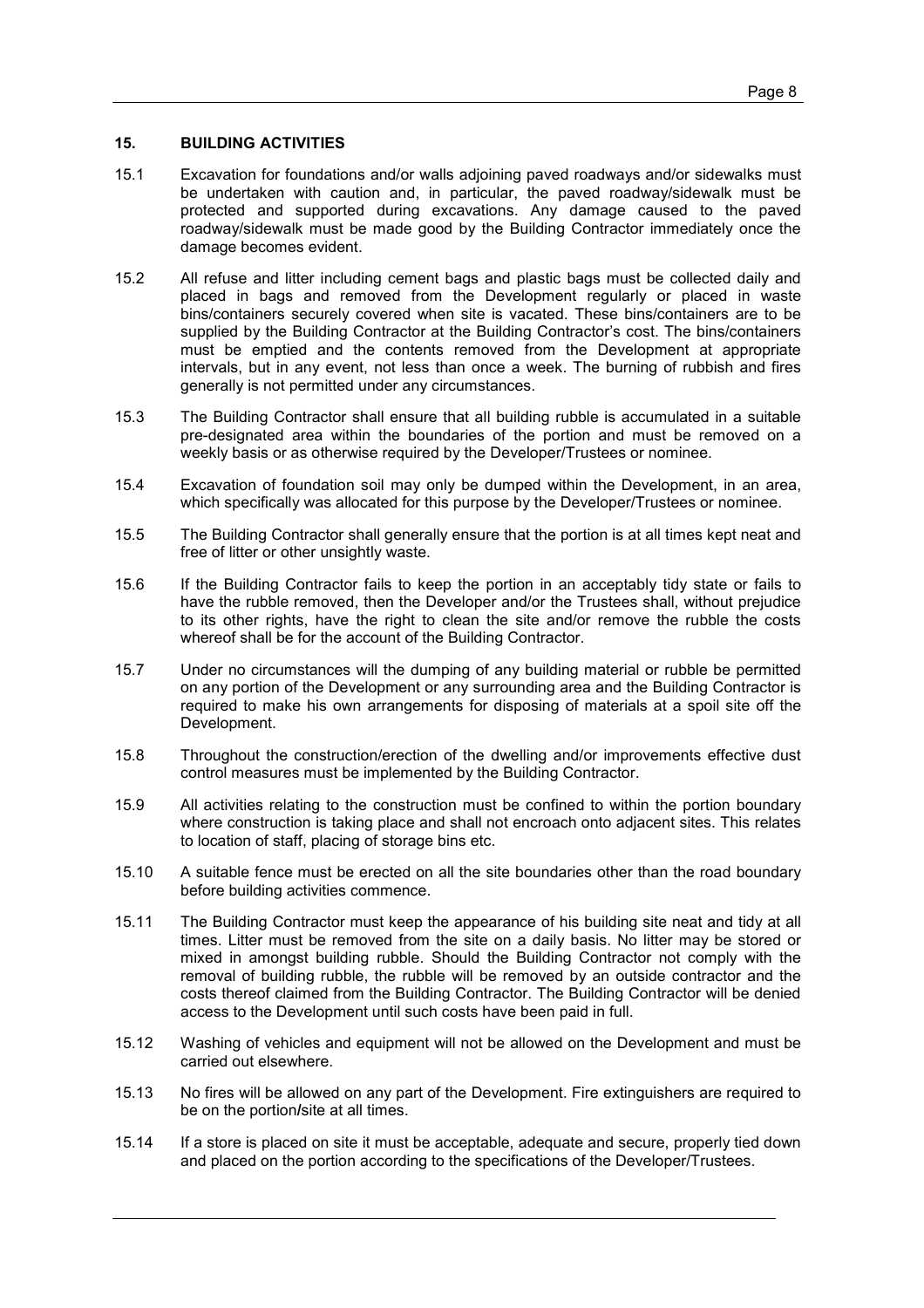- 15.15 Where verge landscaping has already been completed, only limited off-street storage and site access will be available. Arrangements must be made with the Developer/Trustees or nominee to remove plant material where possible or to protect it during construction. The Developer/Trustees reserves the right to replace plant material at the Owner's expense should material be damaged.
- 15.16 Sand heaps must be covered before leaving the premises each day. In addition the heaps must be covered during working hours if wind is causing it to be blown away. Loose sand must not be left to spread over the building site and must be regularly heaped. All heaps to be covered with a suitable tarpaulin or shade cloth, which must be adequately secured. Building Contractors will be held responsible should neighbours be affected by wind blown sand.
- 15.17 Owners and Building Contractors are responsible for ensuring that all legislated safety requirements are complied with.

#### 16. SERVICES

- 16.1 The Building Contractor will obtain water for the work to be undertaken on the portion from the water connection on the portion. Under no circumstances may the Building Contractor interfere with any water supply to the Development. The Building Contractor shall be liable for water costs supplied to the portion for the duration of construction. Should the Building Contractor default payment at any stage the supply will be cut off and a reconnection fine will be invoked on the Contactor. Re-connection will only occur when the arrears plus fine are settled.
- 16.2 The Building Contractor may not dispose of any building material, contaminated water rubbish into the sewer system.
- 16.3 The Building Contractor may not dispose of any building material, contaminated water or rubbish into storm water system and nor may the Building Contractor wash paint or cement based products into the storm water system or onto landscaped and paved areas.

#### 17. TREES/VEGETATION

The Building Contractor shall ensure that the construction/erection of the dwelling and/or improvements in no way causes damage to trees, vegetation or landscaping on the Development and he shall take steps to protect such trees and vegetation, where necessary. Should the Building Contractor cause any such damage, the Building Contractor shall be liable for costs to remedy such damage.

#### 18. OWNER

The Owner undertakes to co-operate fully with the Building Contractor and the Developer and/or Trustees or nominee so to ensure that the spirit and intent of this Agreement are complied with. The Owner acknowledges that he has employed the Building Contractor and is responsible to ensure compliance by the Building Contractor with the provisions of this Agreement, including with the relevant provisions of the Constitution, the Architectural & Urban Design Controls and the Conduct Rules.

#### 19. DOMICILIUM/NOTICES

19.1 The parties choose as their domicilia citandi et executandi for all purpose under this Agreement, whether in respect of Court process, notices or other documents or communications of whatsoever nature, the following addresses: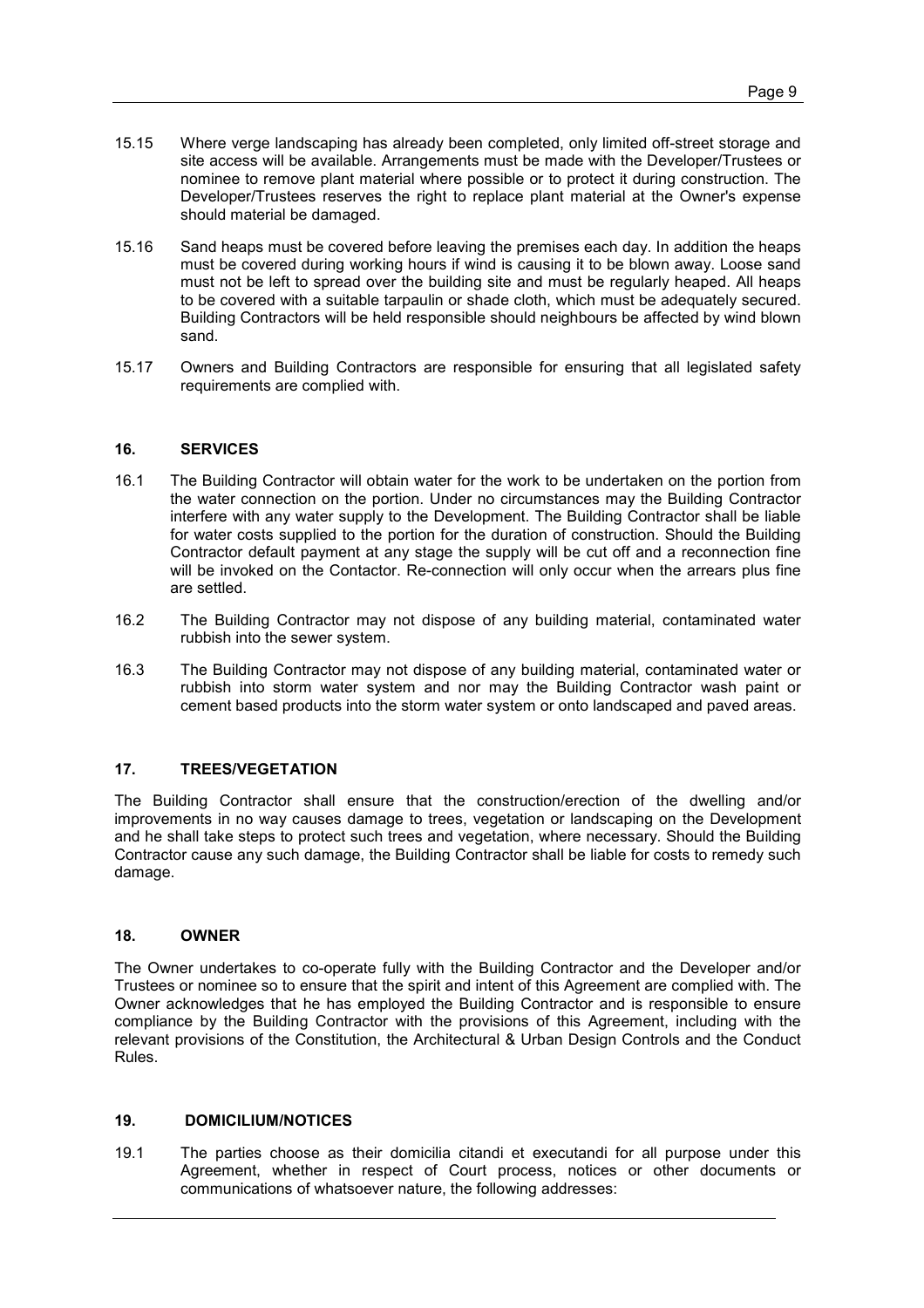#### 19.1.1 Developer:

#### 19.1.2 Owner:

#### 19.1.3 Building Contractor:

# …………………………………………………………………..…………………………………… …………………………………………………………………..…………………………………… TEL:…………………………… FAX:……………………… E-mail:……………………………

- 19.2 Any notice or communication required or permitted to be given in terms of this Agreement shall be valid and effective only if in writing, but it shall be competent to give such notice or communication by fax or by e-mail.
- 19.3 Any notice to a party:
	- 19.3.1 sent by prepaid registered post in a correctly addressed envelope to its domicilium citandi et executandi shall be deemed to have been received on the third day after posting (unless the contrary is proved);
	- 19.3.2 delivered by hand to a responsible person during ordinary business hours at its domicilium citandi et executandi shall be deemed to have been received on the day of delivery;
	- 19.3.3 sent by fax or e-mail during normal working hours to the fax number or e-mail address specified herein for the addressee shall be deemed to have been received by the addressee 4 (four) hours after the time of transmission/disposal or within 12 (twelve) hours of transmission/disposal where it is transmitted/sent outside business hours.
- 19.4 Any of the parties referred to in clause 19.1 may, by notice in writing to the other parties, alter its address set out above to another address in the Republic of South Africa provided such other address may not be a post office box or post restante and provided that such alteration shall not be effective until 7 (seven) days after it has been received.
- 19.5 Notwithstanding anything to the contrary herein contained, a written notice or communication actually received by a party shall be an adequate written notice or communication to such party notwithstanding that it was not sent to or delivered at the domicilium citandi et executandi.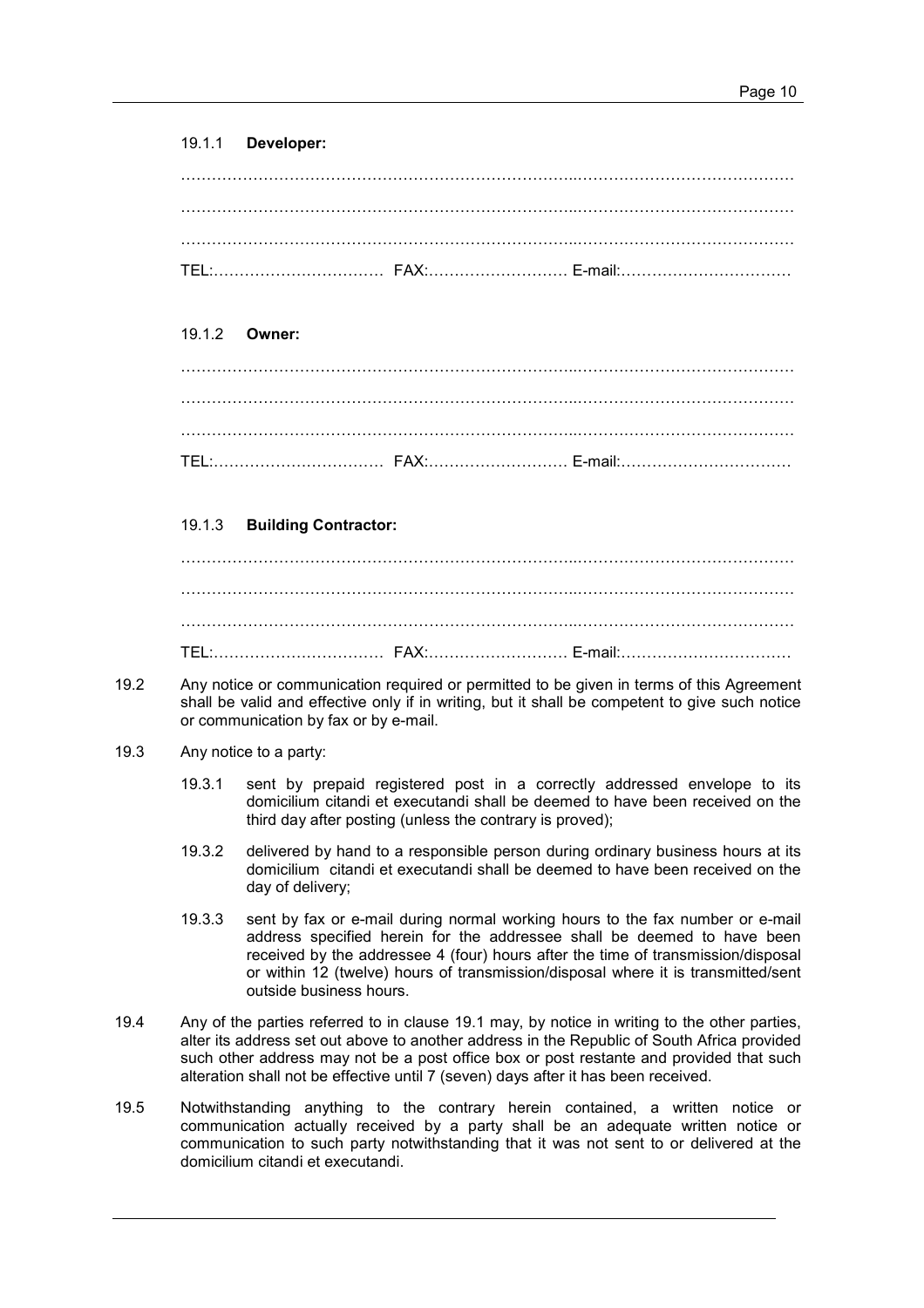#### 20. GENERAL BREACH

- 20.1 In the event of the Owner or Building Contractor (inclusive of it's employees or subcontractors) breaching any of the provisions of this Agreement then and in such event the Developer and/or the Trustees shall be entitled to all or any of the following relief:
	- 20.1.1 to deny the Building Contractor, its employees and/or subcontractors access to the Development and/or
	- 20.1.2 to cancel this Agreement, in which event the Building Contractor shall not be entitled to continue construction on the portion and/or
	- 20.1.3 to hold the Owner and/or Building Contractor liable and to claim from them the cost of reinstatement of any damage caused by them within the Development, as determined in terms hereof and/or
	- 20.1.4 to impose upon the Building Contractor a penalty as determined from time to time by the Trustees) and should the Building Contractor fail to pay such penalty/penalties, to deny the Building Contractor, its employees and its subcontractors access to the portion and the development.
- 20.2 Should the Developer and/or the Trustees take such steps against the Owner and/or Building Contractor pursuant to a breach of this Agreement, the Developer or the Association (as the case may be) shall, in addition to the rights aforementioned, be entitled to recover from the Owner and/or Building Contractor all the legal costs calculated as between attorney and own client.
- 20.3 In the event of the Developer and/or Trustees exercising its rights in terms of this agreement, including the denial of access to the Building Contractor, its employees or sub-contractors to the portion or the Development, then any in such event the Owner, Building Contractor and its sub-contractors shall have no claim of any nature whatsoever against the Developer and Association.

#### 21. INDULGENCES

No extension of time or indulgence granted by the Developer and/or the Trustees (as applicable) to the Building Contractor and/or the Owner shall be deemed in any way to affect, prejudice or derogate from the rights of the Developer or the Trustees (as applicable) in any respect under this Agreement, nor shall it in any way be regarded as a waiver of any rights hereunder or a novation of this Agreement.

#### 22. ENTIRE AGREEMENT

This Agreement constitutes the whole agreement between the parties as to the subject matter hereof and no agreements, representations or warranties between the parties regarding the subject matter hereof other than those set out herein are binding on the parties.

#### 23. AMENDMENTS TO THE BUILDING CONTRACTOR'S CODE OF CONDUCT

The Trustees may by majority vote amend or add to the Building Contractor's Code of Conduct from time to time as may be deemed suitable to ensure the general well-being of and orderly coexistence of residents. Any such amendment shall take effect from the date of a resolution of the Trustees and shall form a binding part of any legal agreement between the parties to this Agreement.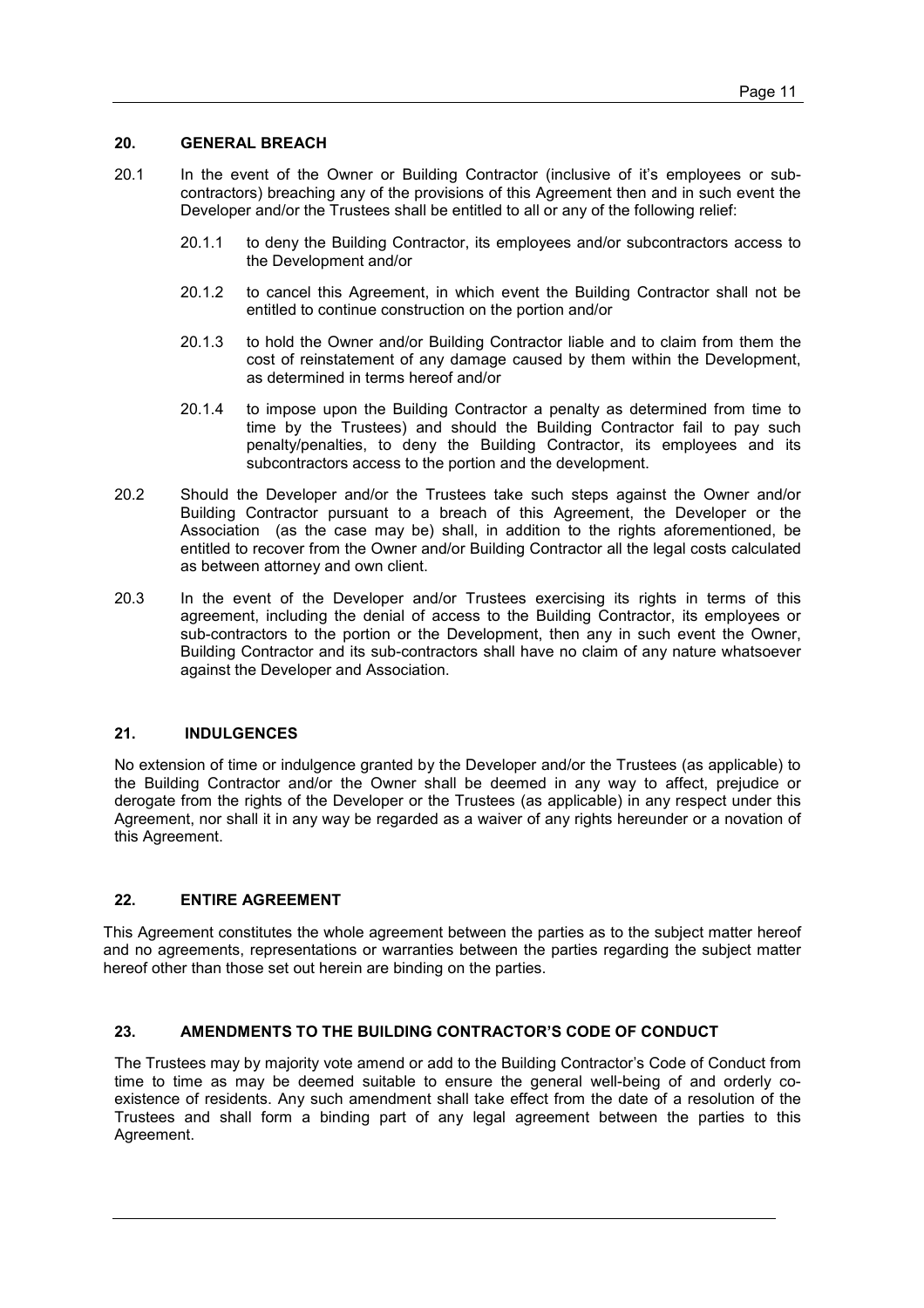#### 24. OWN RISK AND LIABILITY

Owners, Building Contractors and any other person present on a portion and/or the common areas do so entirely at their own risk and hereby waives any right they may obtain against the Association to claim any damage incurred by virtue of damage to or loss of property or personal injury occasioned whilst present in the Development.

#### 25. RESOLUTION OF DISPUTES

- 25.1 Should any dispute, question, or difference arise between any of the parties of this agreement, or between any of the said parties and the Association, in respect of:
	- 25.1.1 the interpretation of;
	- 25.1.2 the implementation or effect of;
	- 25.1.3 their respective rights or obligations under;
	- 25.1.4 a breach of any provision of;

this Agreement, such dispute shall be decided by Expedited Referee Procedures (ERP) in the manner set out in this Clause.

- 25.2 The ERP referred to in Clause 25.1 shall:
	- 25.2.1 be conducted in an informal, summary manner on the basis that it shall not be necessary to observe or carry out the usual formalities or procedures relating to pleadings or discovery or the strict rules of evidence and may utilise interrogatory procedures; and
	- 25.2.2 commence as soon as reasonably possible after it is demanded and with a view to its being completed within 30 (thirty) days after it is demanded; and
	- 25.2.3 not be subject to the provisions of the Arbitration Act, No 42 of 1965.
- 25.3 The Referee shall be a practising advocate or attorney of not less than 10 (ten) years standing appointed by the Attorney within 7 (seven) days of being called upon in writing to make such appointment.
- 25.4 The Referee shall, after investigating the dispute, in giving his award have regard to the principles contained in this agreement, the Constitution, the Architectural & Urban Design Controls and the Conduct Rules, and he shall decide the matter as submitted to him according to what he considers just and equitable in the circumstances and, therefore, the strict rules of law and procedure need not be applied by him in arriving at his decision.
- 25.5 The Referee's decision shall be presented within 10 (ten) days after the conclusion of the ERP in a written award and he shall state the reasons for his decision therein. The Referee may determine that the cost of the ERP be paid either by one or other or both of the disputing parties as he in his sole discretion may deem fit.
- 25.6 The decision of the Referee made at such proceedings:
	- 25.6.1 shall be final and binding on each of party to the proceedings;
	- 25.6.2 shall be carried into effect immediately; and
	- 25.6.3 may be made an order of the High Court having jurisdiction in the matter upon application by any party to the proceedings.